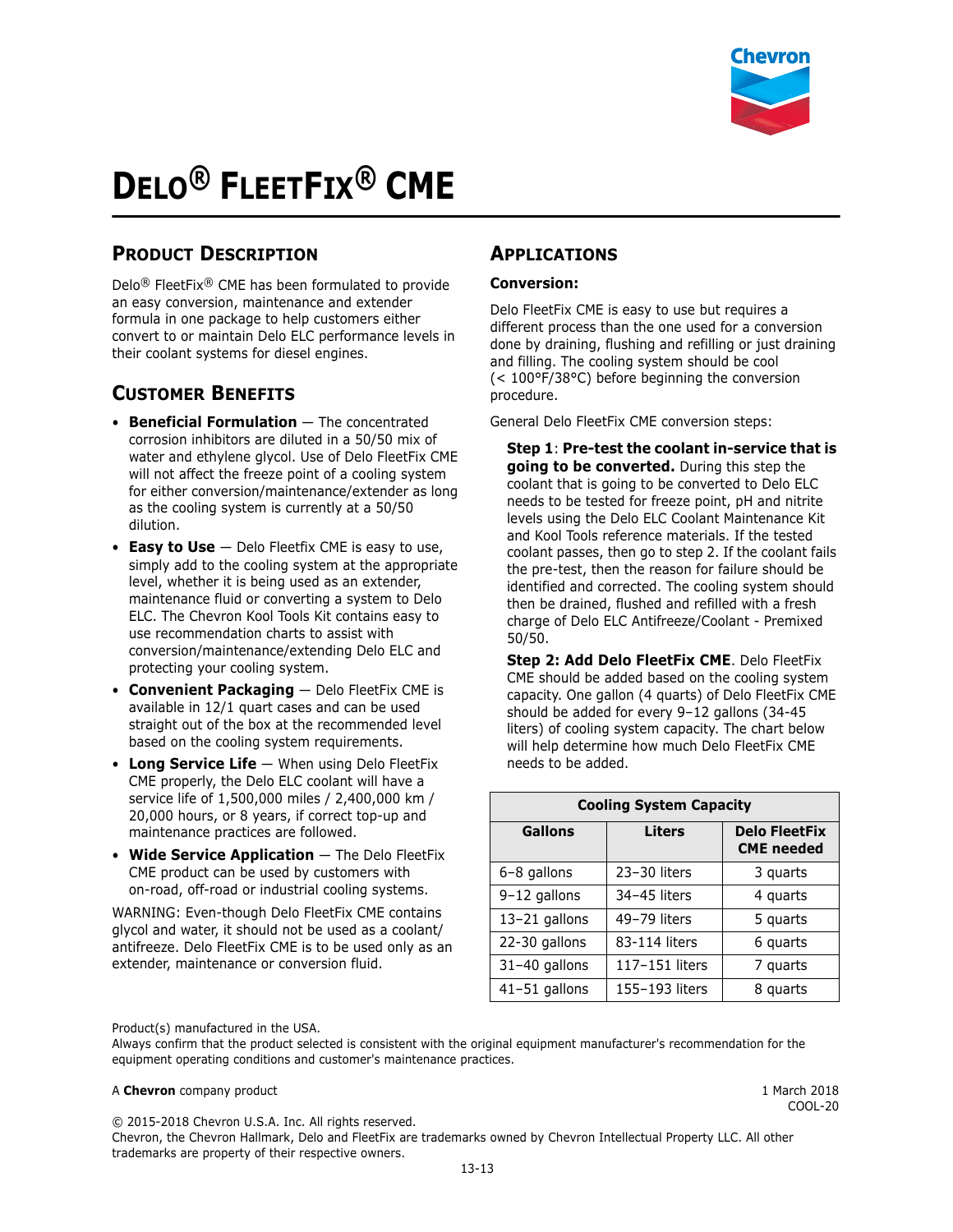#### **Step 3: Take a sample of the converted**

**coolant**. This is done to ensure that the conversion process was done correctly. The post test will evaluate the converted coolant for freeze point, pH, nitrite and carboxylate levels. Carboxylates are the corrosion inhibitors found in Delo® ELC Antifreeze/ Coolant. The post test of the converted coolant will identify if the pre-test was done correctly and if enough Delo FleetFix® CME was added. The results of the conversion test will provide instructions to the customer on how to solve any issues that might arise. Another benefit of the post conversion test is that it will provide to both the customer and Chevron a baseline of the converted coolant condition.

**Step 4: Attach a Delo ELC Premixed 50/50** 

**Smartfill label**. These are found in the Delo ELC Coolant Maintenance Kit to show that the Radiator system has been converted to Delo ELC Premixed 50/50. These labels should be attached to the coolant addition port and be visible to anyone doing cooling system maintenance. These labels should be attached to a clean surface to improve adhesion.

#### **Extender:**

Delo FleetFix CME is also specifically formulated to work with Delo ELC and should be added at 750,000 miles / 1,200,000 km / 10,000 hours, or 4 years, in order to obtain a service interval of 1,500,000 miles / 2,400,000 km / 20,000 hours or 8 years.

**Quantity of Delo FleetFix CME needed at 750,000 miles/1,200,000 km of on-road use (4 years or 10,000 hours of off-highway use)**

| <b>Cooling System Capacity</b> |         | <b>Delo FleetFix CME</b><br>Quantity |
|--------------------------------|---------|--------------------------------------|
| gallons                        | liters  | quarts                               |
| $6 - 8$                        | 23-30   | 1 quart                              |
| $9 - 12$                       | 34-45   | 1.5 quarts                           |
| 13-21                          | 49-79   | 2 quarts                             |
| 22-30                          | 83-114  | 2.5 quarts                           |
| $31 - 40$                      | 117-151 | 3 quarts                             |
| 41-51                          | 155-193 | 3.5 quarts                           |
| 52-64                          | 197-242 | 4 quarts                             |

#### **Maintenance:**

Cooling systems converted to Delo ELC will require the same maintenance regardless of the conversion method used.

In general, there are two maintenance steps that are required when using Delo ELC Antifreeze/Coolant - Premixed 50/50.

**Step 1**: Use only Delo ELC Antifreeze/Coolant - Premixed 50/50 for top-up. If the Delo ELC Antifreeze/Coolant - Premixed 50/50 has been mixed with another coolant (assuming less than 25% mixture in the cooling system), then Delo FleetFix CME can be added to help return the mixed coolant back to the performance properties of Delo ELC Antifreeze/Coolant - Premixed 50/50.

**Step 2**: Check the freeze point, pH and nitrite levels of the coolant at least two times per year or at every PM.

In order to reduce the likelihood of contamination/ dilution it is recommended that:

- All non-Delo ELC coolants are to be removed from the maintenance shop.
- All chemical water filters or liquid SCAs are to be removed from the maintenance shop.
- Use the Delo ELC Coolant Maintenance Kit to help set up a best in class coolant maintenance program to achieve the optimal performance life of Delo ELC Antifreeze/Coolant - Premixed 50/50.

If a fleet is having problems with contamination/ dilution of Delo ELC with other products, then the customer should consider the use of one of these approved methods for testing:

- **On-site testing options.** Use the Delo FleetFix carboxylate test strips to check carboxylate levels. If this fails, then move to the Delo FleetFix ELC Dilution test kit to check level of contamination and determine the correct steps for fixing the coolant system.
- **Mail-in testing**. Mail-in coolant sample kits are available through Chevron or its Lubricant Marketer channels. Each kit contains 10 tests. Two testing levels are available. The Extended Life Coolant Advanced program will evaluate the coolant sample for pH, freeze point, % water, nitrite, carboxylates, chloride, silicate, phosphate, molybdate and various metals.

Always confirm that the product selected is consistent with the original equipment manufacturer's recommendation for the equipment operating conditions and customer's maintenance practices.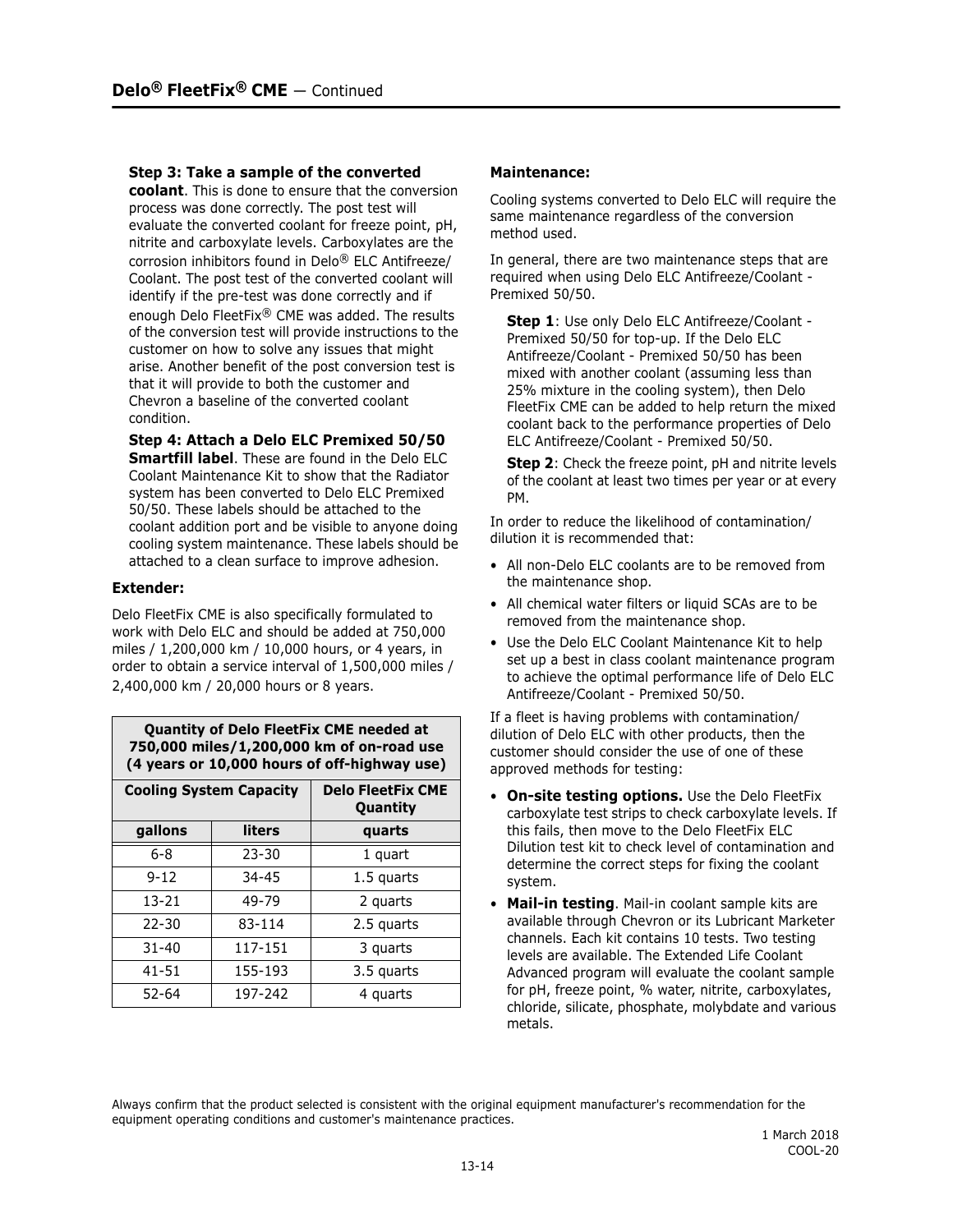## **PRODUCT RECOMMENDATIONS AND APPROVALS**

Cooling systems converted using Delo® FleetFix® CME will meet the performance requirements of most major U.S. OEMs. This process has been used successfully in major engine types including **Detroit Diesel, Caterpillar, Cummins, International, Mack** and **Volvo**.

# **PRODUCT REFERENCE**

Product Number 227025 SDS Number 38110 Delo FleetFix CME

# **TYPICAL TEST DATA**

### **Delo FleetFix CME**

| Appearance             | Bright Red                   |
|------------------------|------------------------------|
| Freeze point (as sold) | $-34^{\circ}F(-37^{\circ}C)$ |

Minor variations in product typical test data are to be expected in normal manufacturing.

Always confirm that the product selected is consistent with the original equipment manufacturer's recommendation for the equipment operating conditions and customer's maintenance practices.